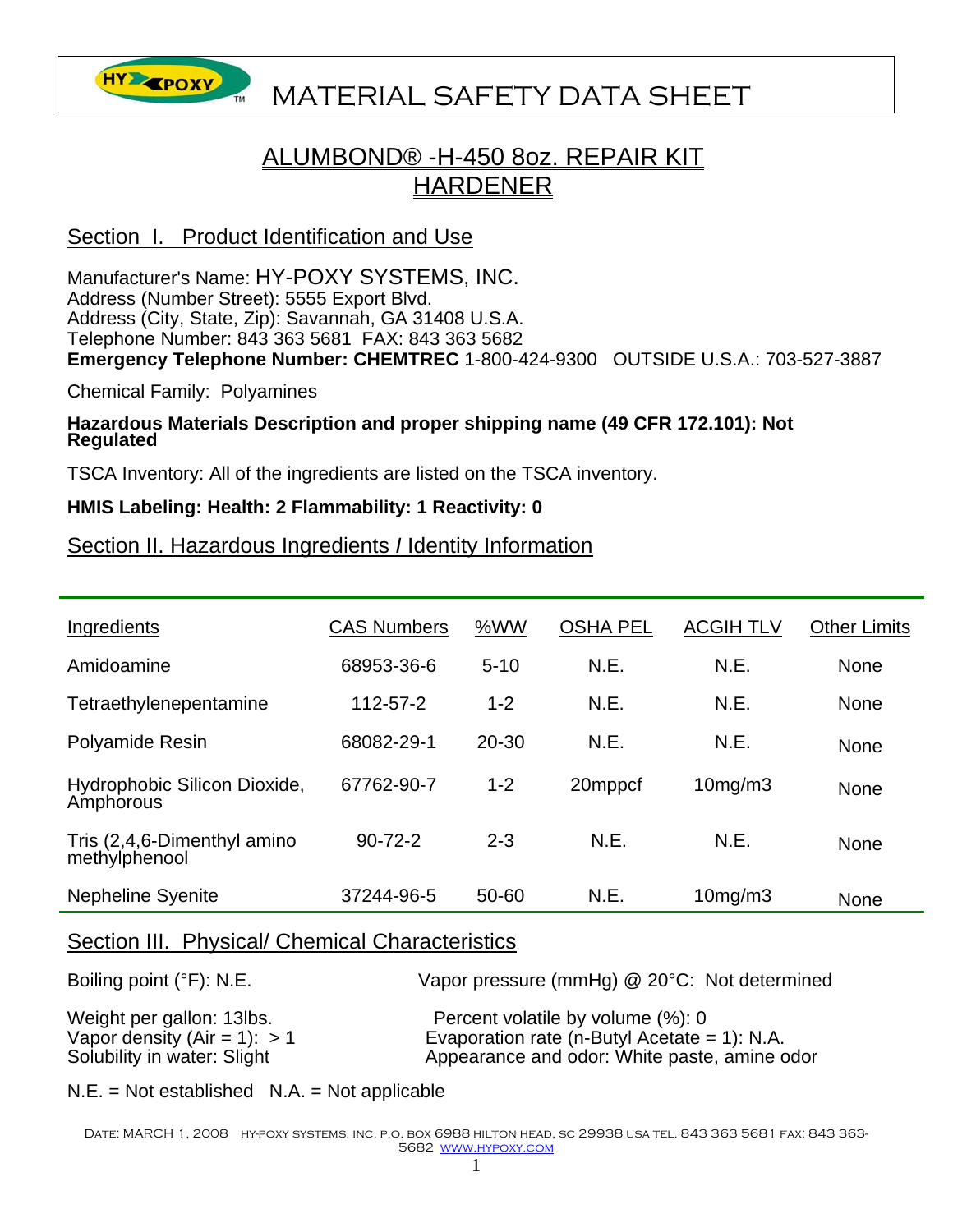

#### Section IV. Fire and Explosion Hazard

Flash point (method used): > 240°F (PMCC) Flammable limits: Upper: N.E. Lower: N.E.

Extinguishing media: Use water fog, foam, carbon dioxide (CO2) or dry chemical Special fire fighting procedures: Wear self-contained breathing apparatus and complete personal protective equipment. Remove all ignition sources. Use a water spray to cool fire exposed containers.

Unusual fire and explosive hazards: Closed containers may rupture(due to buildup of pressure) when exposed to extreme heat. Toxic fumes will be evolved if this material burns.

 $N.E. = Not established N.A. = Not applicable$ 

#### Section V. Health Hazard Data

Primary route(s} of entry: Ingestion, skin absorption, inhalation, eyes

Health hazard/effects of over exposure:

Inhalation: Heated vapors may cause respiratory irritation.

Eyes: Moderately irritating.

Skin: Mildly irritating. May cause allergic reaction evidenced by rashes.

Ingestion: No specific information. Slightly toxic.

Chronic Effects of Overexposure: Prolonged contact with the skin may result in skin irritation and sensitization.

Carcinogenicity: This material is not considered to be carcinogenic by NTP, IARC or OSHA. Mutagenicity (Ames Test): Both positive and negative results for CAS# 25068-38-6.

Medical conditions aggravated by exposure: Pre-existing eye, skin and respiratory disorders may be aggravated by exposure to this product. Pre-existing skin or lung allergies may increase the chance of developing increased allergy symptoms.

Emergency and first aid procedures:

Inhalation: In case of exposure to a high concentration of vapor or mist, remove person to fresh air. Get medical attention if effects persist. Administer oxygen if necessary.

Eyes: Flush with plenty of water for at least 15 minutes and seek immediate medical attention. Skin: Remove contaminated clothing and wash contact area with soap and water. Wash clothing before reuse and discard contaminated leather articles. Get medical attention if swelling or reddening occurs.

Ingestion: If appreciable quantities are swallowed, seek medical attention. Do not induce vomiting. Dilute by giving water or milk to drink if victim is conscious.

#### Section VI. Reactivity Data

Stability: Stable Conditions to avoid: Excessive heat.

Incompatibility (Materials to avoid}: Strong oxidizing agents and mineral acids. Uncontrolled curing with amine curing agents in masses greater than 2 inches thick.

Hazardous decomposition products: Fumes produced when heated to decomposition may include: carbon monoxide, carbon dioxide, ammonia, and nitrogen oxides.

Hazardous polymerization: Will not occur.